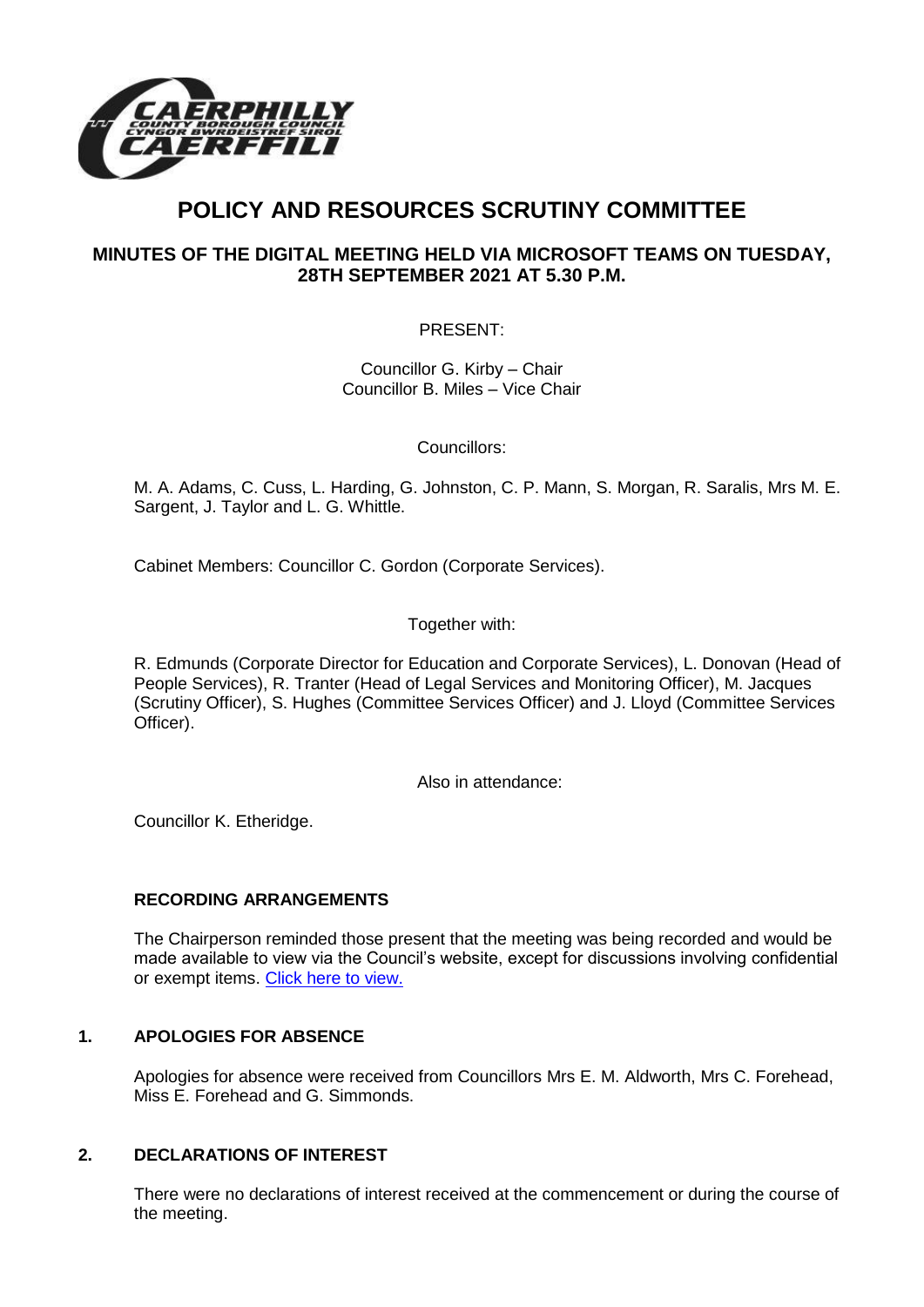#### **3. MINUTES – 25TH MAY 2021**

RESOLVED that the minutes of the Policy and Resources Scrutiny Committee held on 25th May 2021 (minute nos.  $1 - 9$ ) be approved as a correct record and signed by the Chair.

#### **4. SPECIAL MINUTES – 23RD JUNE 2021**

RESOLVED that the minutes of the special meeting of the Policy and Resources Scrutiny Committee held on 23rd June 2021 (minute nos.  $1 - 4$ ) be approved as a correct record and signed by the Chair.

In relation to Item 4 a Member referred to a question raised at the meeting regarding the Community Empowerment Fund, which was noted by the Scrutiny Committee.

### **5. CALL-IN PROCEDURE**

There had been no matters referred to the Scrutiny Committee in accordance with the call-in procedure.

### **6. POLICY AND RESOURCES SCRUTINY COMMITTEE FORWARD WORK PROGRAMME**

The Scrutiny Officer presented the report which outlined the reports planned for the period September 2021 to February 2022 and included all reports that were identified at the Policy and Resources Scrutiny Committee meeting held on 25<sup>th</sup> May 2021. Members were asked to consider the Forward Work Programme, alongside the Cabinet Forward Work Programme, prior to publication on the Council's website.

In response to a Members query, the Corporate Director for Education and Corporate services provided the Scrutiny Committee with an update on the Commercial and Investment Strategy report.

Following consideration of the report, it was moved and seconded that the recommendations be approved. By way of Microsoft Forms voting this was unanimously agreed.

RESOLVED that the Policy and Resources Scrutiny Committee Forward Work Programme be published on the Council's website

### **7. CABINET REPORTS**

There had been no requests for any of the Cabinet reports to be brought forward for discussion at the meeting.

### **REPORTS OF OFFICERS**

Consideration was given to the following reports.

### **8. NOTICE OF MOTION – REVIEW OF COUNCIL CONSITUTION AND MEMBER PROTOCOL**

Consideration was given to the Notice of Motion submitted by Councillor K. Etheridge and supported by Councillors D. Cushing, N. Dix, A. Farina-Childs, C. Mann, B. Owen, G.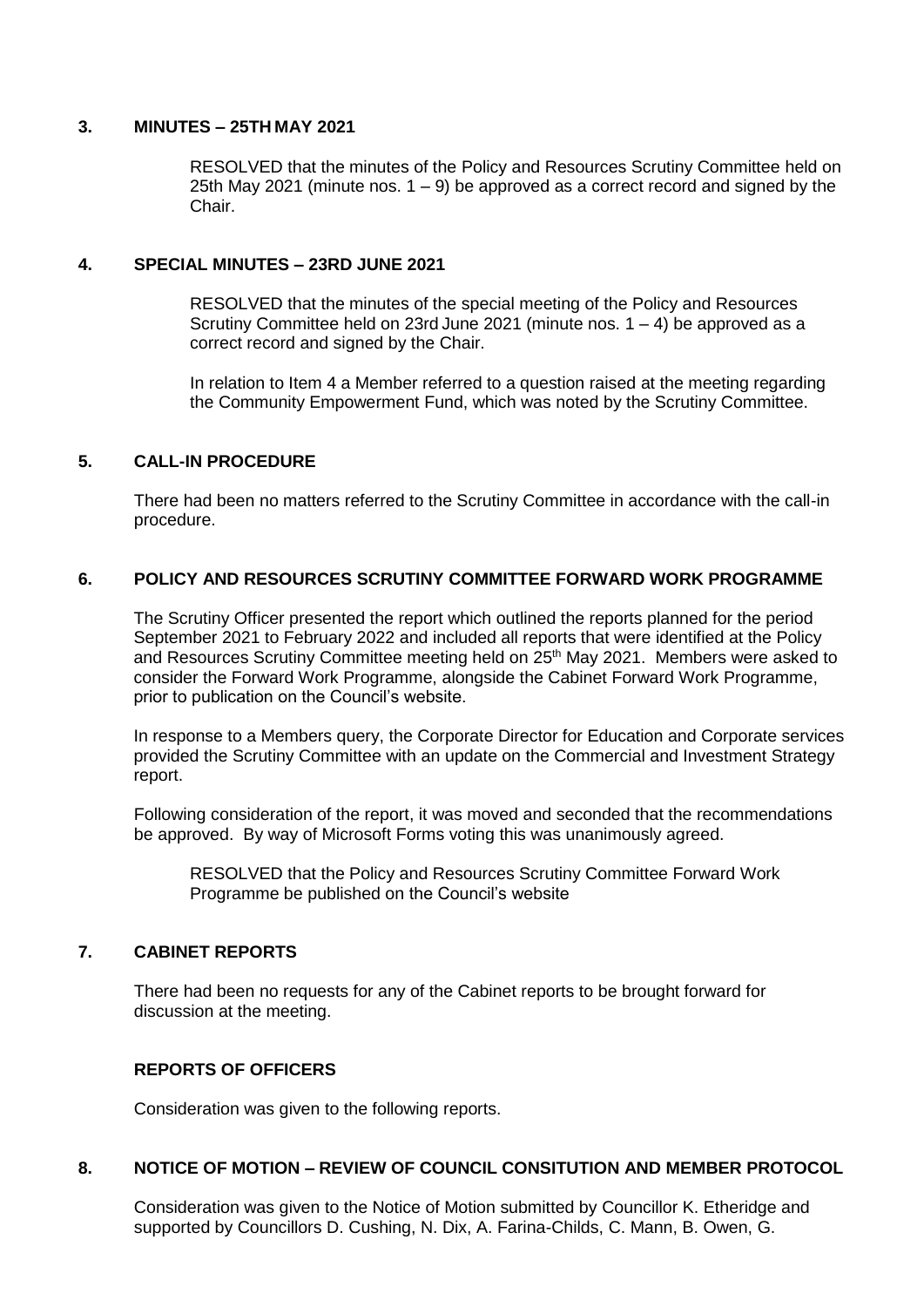Simmonds, T. Parry, J. Taylor and L. Whittle. The Scrutiny Committee was asked to consider the Notice of Motion as set out in paragraph 5.1 of the report and make an appropriate recommendation to Council.

Councillor K. Etheridge presented the Notice of Motion, to ask Caerphilly County Borough Council to review the Councils Constitution and Members Protocol with an emphasis on the procedure of delegated powers within the authority on major decisions made, which may have implications for all elected members during their term of office, with the remit looking at engagement and consultation with respective ward members prior to implementation. He called for the establishment of an all-party working group to be set up and report recommendations with implementation taking place prior to the May 2022 elections on changes which are required.

A number of concerns were raised regarding the establishment of an all-party working group. It was considered that further scrutiny offers no further democracy to residents, it would slow down the decision-making process and add a further layer of bureaucracy. However, it was argued that as the all-party working group would be making suggestions to Council it would not be adding any further layers of bureaucracy.

A Member highlighted that the Constitution has been in place since 2002 and has worked in everybody's interest. It was felt that the proposals put forward by Councillor K. Etheridge will not improve the way the Council operates. In response, it was pointed out that the Constitution is an evolving document which does get amended periodically. It was argued that from time to time is necessary to review the Constitution, in light of circumstances as they evolve, to see if there are better ways of working.

During the course of debate a Member sought advice from the Monitoring Officer as to whether a working group is an appropriate way to amend the Constitution. The Member referred to Article 14 which covers the review and revision of the Constitution, which places the key role in recommending amendments in the hands of the Monitoring Officer. In response the Monitoring Officer provided his views on the Notice of Motion and addressed a number of issues raised by Councillor K. Etheridge. Members were advised that the Monitoring Officers in Wales are currently in the process of putting together a draft Constitution to be adopted by the 22 Councils in Wales and that it would be brought to their attention when it is available. It was noted that it is a role of the Monitoring Officer to keep the constitution under review, however it was highlighted that ultimately it is a matter for Council. In conclusion, Members were reminded that a series of Corporate reviews are being undertaken, one of which is on Decision Making, and some of the points that are raised within the Notice of Motion are covered in the Corporate Review. In response to the comments made by the Monitoring Officer a concern was raised in that there was no timescale provided for the draft Constitution and it was suggested that an all-party working group would add value and improve it.

A concern was also raised regarding the timescale for the establishment of an all-party working group, to be set up and report recommendations with implementation taking place prior to the May 2022 elections.

The Policy and Resources Scrutiny Committee considered the Notice of Motion as outlined in paragraph 5.1 of the report. The Notice of Motion was moved and seconded, by way of Microsoft Forms voting (and in noting that there were 4 votes For, 8 votes Against and 0 Abstentions) the motion was not supported.

RECOMMENDED to Council:

(i) That the notice of motion not be supported.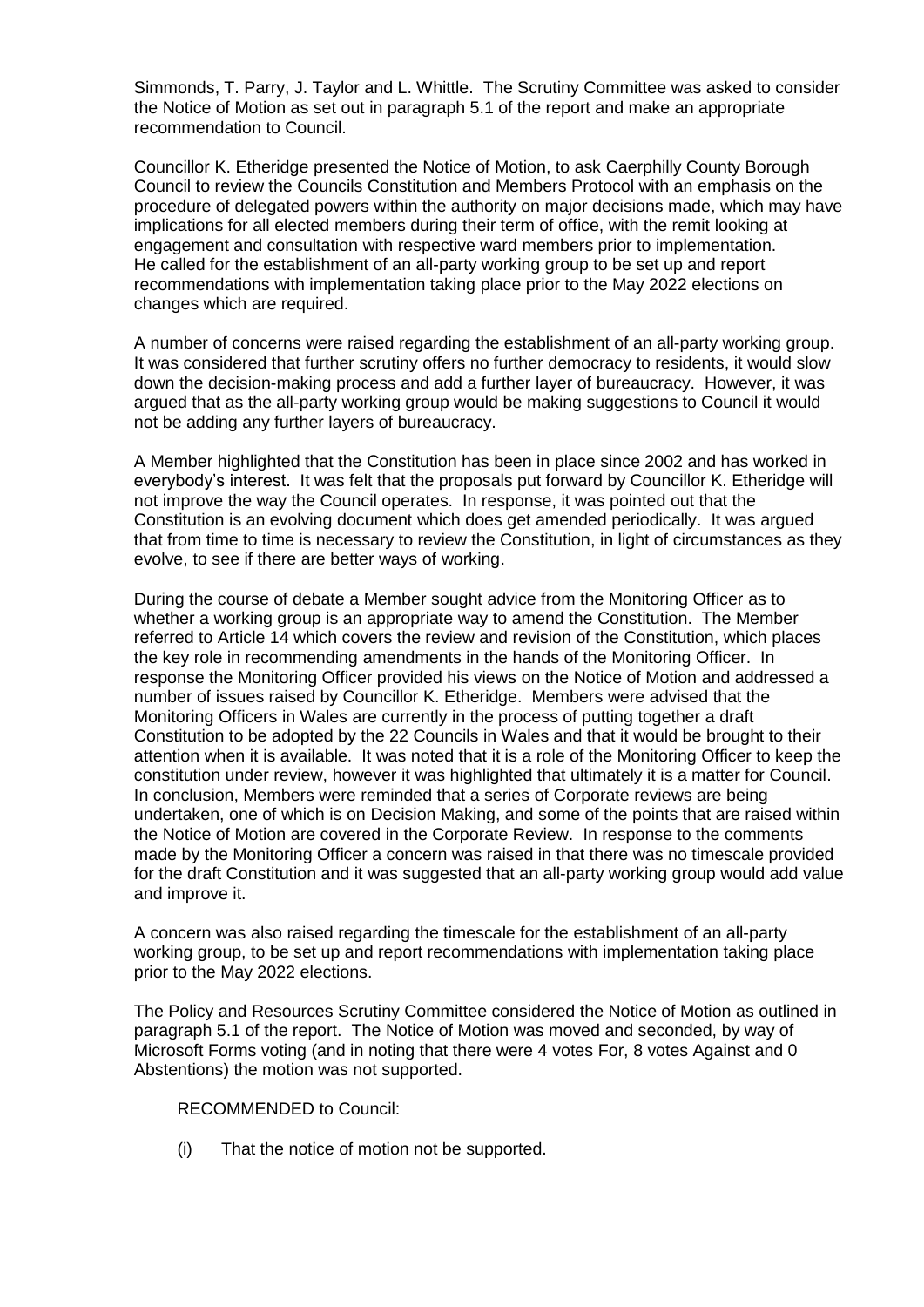## **9. WORKFORCE DEVELOPMENT STRATEGY 2021-24.**

The Cabinet Member for Corporate Services introduced the report to consult with Policy and Resources Scrutiny Committee in relation to the Workforce Development Strategy 2021-24. The Scrutiny Committee was informed that the Council's *Team Caerphilly – Better Together*  Transformation Strategy was adopted by Cabinet in June 2019. As part of this Strategy, ten corporate reviews are being undertaken to transform how the Council works and Workforce Development is one of them. It was highlighted that one of the actions of this review is to produce a Workforce Development Strategy to develop employees to maximise their capabilities, effectiveness and resilience to support the re-purposing and re-shaping of services in response to the many challenges the Council faces, moving forward.

A Member sought clarification and further details as to when staff would be returning back to the office, particularly in relation to new employees and career development. The Head of People Services advised the Scrutiny Committee that the current advice from Welsh Government is to work from home where possible. In terms of career development, Members were informed that conferences and training are still taking place, including face-to-face training. It was explained that through My Time conversations managers can identify and support training needs. In terms of new employees, it was highlighted that there is a process in place for new starters which does include attending the workplace, with risk assessments in place so that they can be mentored safely.

Reference was made to the gender by salary range in the Workforce Development Strategy and it was highlighted that for the majority of salary ranges the proportion of females to males is high, however for the higher salary ranges there is a noticeable reverse. The Head of People Services explained that the gender pay gap is reported on every year and the information it provides is that there are more female staff in part-time posts, which is a good reflection on the Council in that it offers flexibility for staff. The Scrutiny Committee was informed that there are a number of female staff in Senior Officer posts and that there is a fair recruitment process in order to appoint the best candidate. In response to a query regarding the number of employees and percentage of the workforce with a disability, the Scrutiny Committee was advised that employees do not have to notify or record that they have a disability.

During the course of debate the Head of People Services addressed a number concerns raised by Members in relation to staff workload, mental health, and the well-being of staff who are working from home. The results of the Staff Survey were outlined and the Scrutiny Committee was made aware of the very positive responses in relation to agile working and flexibility. It was commented that a Members Seminar will be held to consider the results of the Staff Survey, which will include agile working. The Head of People Services also responded to concerns raised regarding resilience and outlined the Workforce Planning Framework and Manager Toolkit. In response to a Members query, clarification and further information were provided in relation to the development of a workforce data dashboard. A further discussion took place surrounding abuse of the system and monitoring computer usage and screen time. The Scrutiny Committee was made aware of the importance of good working relationships and communication between managers and staff, to ensure work is being completed and staff are supported.

Following consideration of the report, it was moved and seconded that the recommendations be approved. By way of Microsoft Forms voting this was unanimously agreed.

The Policy and Resources Scrutiny Committee noted and commented on the contents of the report.

RECOMMENDED to Cabinet:

(i) That the Workforce Development Strategy 2021-24 be approved.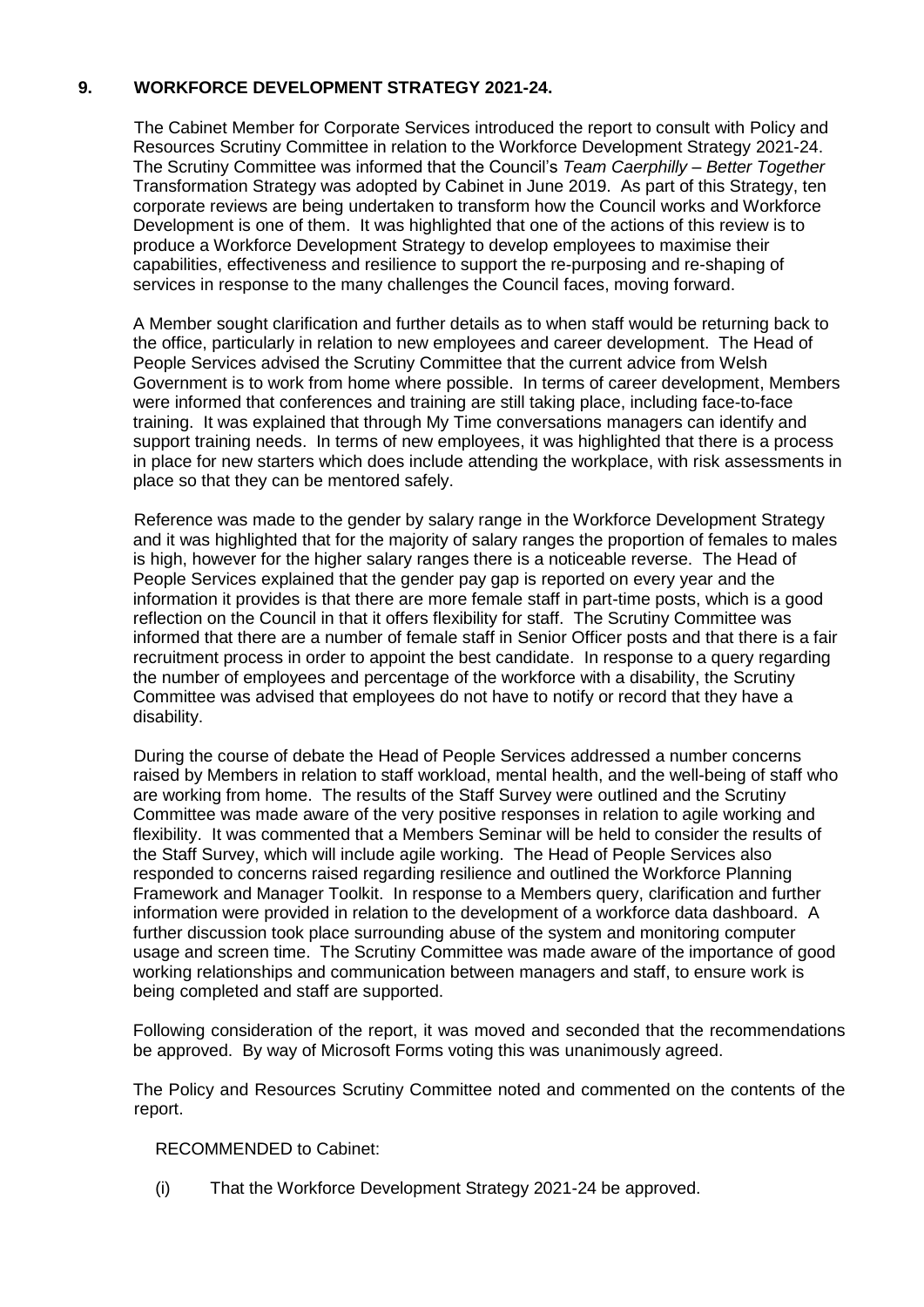## **10. EMPLOYEE WELLBEING STRATEGY 2021-24.**

The Cabinet Member for Corporate Services introduced the report consult with Policy and Resources Scrutiny Committee in relation to the Employee Wellbeing Strategy 2021-24. The Scrutiny Committee was informed that the Council's *Team Caerphilly – Better Together*  Transformation Strategy was adopted by Cabinet in June 2019. As part of this Strategy, ten corporate reviews are being undertaken to transform how the Council works and Workforce Development is one of them. It was highlighted that one of the actions of this review is to produce a Wellbeing Strategy, detailing how we will work together to fully support employees' health and wellbeing.

A Member referred to the staff survey summary and raised a concern in relation to the results on whether the Council is changing how employees work for the better. The Head of People Services provided the Scrutiny Committee with an overview of how the information on the staff survey was collated and highlighted that there was an opportunity for staff to also provide comments in relation to some of the questions, which are currently being reviewed.

Members referred to the sickness absence summary and clarification and further information were sought, particularly in relation to non work-related stress. The Head of People Services provided an overview on the reasons for sickness absence and highlighted the importance of analysing the data to identify patterns, trends and areas of concern. In response to the query regarding non work-related stress Members were advised that, in terms of what is reported, the information is provided by the employee. It was highlighted that measures and processes are put in place to support staff with work-related stress and also to support non work-related stress.

Following consideration of the report, it was moved and seconded that the recommendations be approved. By way of Microsoft Forms voting this was unanimously agreed.

The Policy and Resources Scrutiny Committee noted and commented on the contents of the report.

RECOMMENDED to Cabinet:

(ii) That the Employee Wellbeing Strategy 2021-24 be approved.

### **11. DIRECTORATE PERFORMANCE ASSESSMENT YEAR END REPORT 2020/21.**

The Corporate Director for Education and Corporate Services introduced the report to present the Scrutiny Committee with the year-end Corporate Services Performance Assessment which is part of the Council's Performance Management Framework. Members were advised the Directorate Performance Assessment (DPA) is the Directorate's self-assessment and forms part of the Council's overall self-assessment activity. It provides information and analysis for the year ending 2020/21. The Corporate Director for Education and Corporate Services highlighted the importance when exploring the performance information set out within the DPA for Corporate Services that the updates are assessed against the continued difficulties presented by the COVID-19 pandemic.

A Member sought clarification and further information on the level of underspend against Corporate Finance. The Corporate Director for Education and Corporate Services advised Members that regular budget monitoring reports, which provide detailed analysis of any underspends, are regularly presented to the Policy and Resources Scrutiny Committee. It was agreed that an explanation would be sought from the Head of Financial Services & S151 Officer, subsequent to the meeting, and communicated to Members. In response to a Members query the Corporate Director for Education and Corporate Services provided an explanation on the level of risk in relation to WHQS funding and the RAG status.